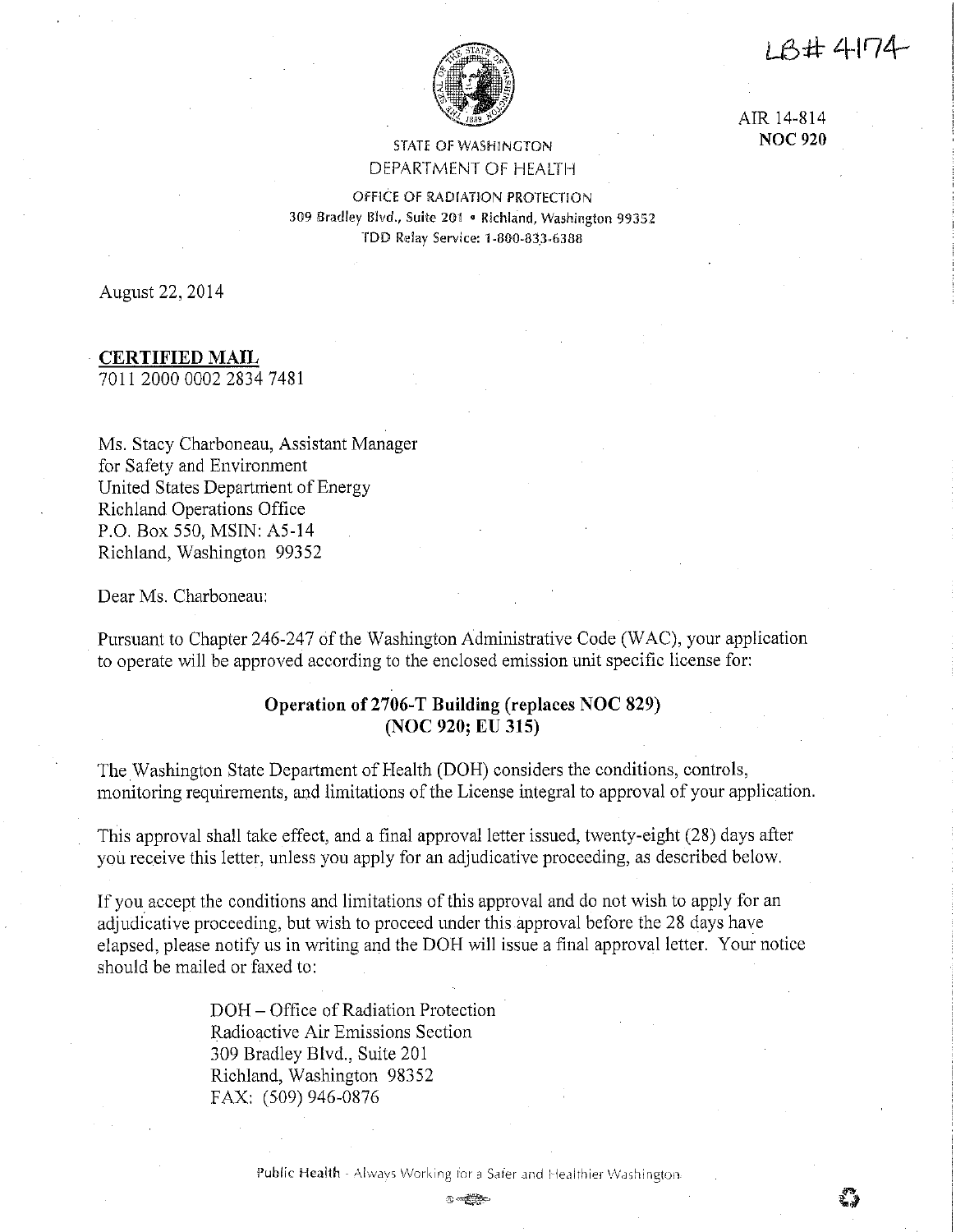Ms. Stacy Charboneau August 22, 20 l 4 Page 2 of 2

If there are concerns with the conditions and limitations of the approval, please notify the DOH. If attempts to resolve the concerns fail, the DOH will deny your application and you may contest the conditions and limitations of this approval, within 28 days of receipt, by filing the enclosed Request for Adjudicative Proceeding or a document providing substantially the same information with the DOH, Adjudicative Service Unit (ASU), in a manner that shows proof of service on the ASU. The ASU's address is:

> DOH - Adjudicative Service Unit 310 Israel Road SE P.O. Box 47879 Olympia, Washington 98504-7879

You must include a copy of this approval with your application. FILING SHALL NOT BE DEEMED COMPLETE UNTIL THE ADJUDICATIVE SERVICE UNIT ACTUALLY RECEIVES YOUR APPLICATION.

If you have any questions regarding this approval, please feel free to contact me at ( 509) 946- 3798, or Thomas Frazier at (509) 946-0774.

Sincerely, **WarthW** 

P. John Martell, Manager Radioactive Air Emissions Section

Enclosures: 1. Conditions and Limitations for EU 315 (NOC 920) 2. Request for Adjudicative Proceedings

cc: Ruth Allen, WRPS Matthew Barnett, PNNL Lee Bostic, BNI Cliff Clark, USDOE-RL Jack Donnelly, WRPS Rick Engelmann, CHPRC Dennis Faulk, EPA Thomas Frazier, WDOH Gary Fritz, MSA Phil Gent, Ecology Dale Jackson, USDOE-RL Reed Kaldor, MSA Paul Karschnia, CHPRC Ed MacAlister, USDOE-RL

Crystal Mathey, WDOH Valarie Peery, Ecology John Schmidt, WDOH Maria Skorska, Ecology Jeff Voogd, WRPS Joan Woolard, WRPS Davis Zhen, EPA Enviromnental Portal RAES Tracking: Line 929; Resp. to IM 8,150; EU 3 l5; NOC 920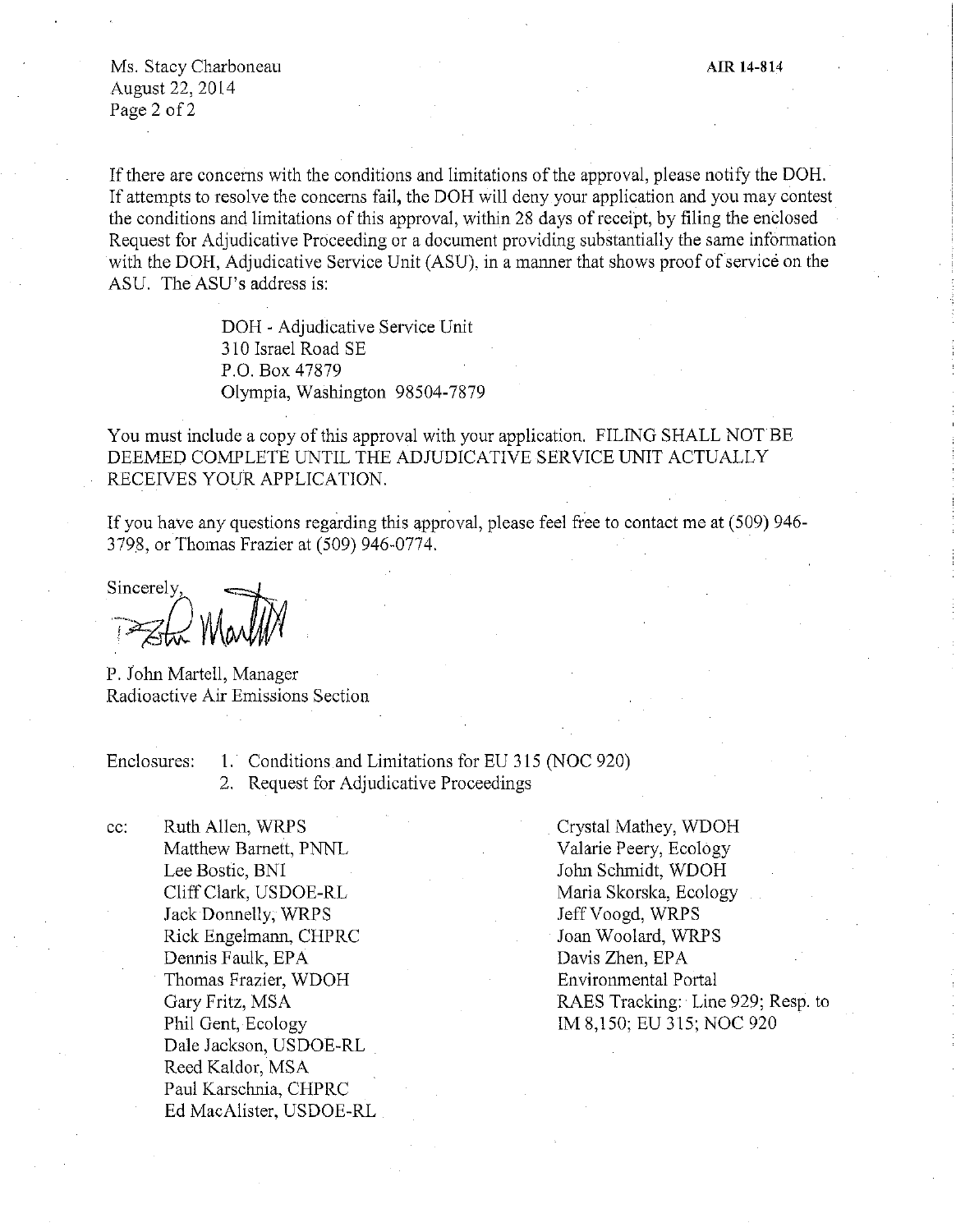#### **Emission Unit ID: 315**

# **200W P-296T007-00l**

## **296-T-7**

This is a MINOR, ACTIVELY ventilated emission unit.

T PLANT COMPLEX

## **Emission Unit Information**

Stack Height: 28.00 ft. 8.53 m. Stack Diameter 2.30 ft.

0.70 m.

Average Stack Effluent Temperature: 78 degrees Fahrenheit. 26 degrees Celsius.

Average Stack Exhaust Velocity: 81.00 ft/second. 24.69 m/second.

**Abatement Technology** ALARACT WAC 246-247-040(4)

state only enforceable: WAC 246-247-010(4), 040(5), 060(5)

| Zone or Area | <b>Abatement Technology</b> | Required # of Units | <b>Additional Description</b>                                |
|--------------|-----------------------------|---------------------|--------------------------------------------------------------|
|              | Prefilter                   |                     |                                                              |
|              | HEPA                        |                     |                                                              |
|              | Fan                         |                     | To operate per Conditions and<br>Limitations of the license. |

# **Monitoring Requirements**

state enforceable: WAC 246-247-040(5), 060(5), and federally enforceable: 40 CFR 61 subpart H

| <b>Federal and State</b> | <b>Monitoring and Testing</b> | Radionuclides Requiring | <b>Sampling</b>         |
|--------------------------|-------------------------------|-------------------------|-------------------------|
| Regulatory               | Requirements                  | Measurement             | Frequency               |
| 40 CFR $61.93(c)(4)(e)$  | 40 CFR 61, Appendix B,        | TOTAL ALPHA TOTAL       | See special conditions. |
| & WAC 246-247-075(3)     | Method $114(3)$               | <b>BETA</b>             |                         |

## **Sampling Requirements** Record Sample

**Additional Requirements** 

Additional monitoring or sampling requirements established by this License will be listed in the Conditions and Limitations section, if applicable.

**Operational Status** Activities at the 2706-T Facility involve waste management operations in support of decontamination and decomissioning operations at the Hanford Site.

## **This Emission Unit has 1 active Notice(s) of Construction.**

Operation of 2706-T Building (replaces NOC 829) Not Approved

**Project Title Approval# Date Approved NOC\_ID**  920

# **Conditions (state only enforceable: WAC 246-247-040(5), 060(5) if not specified)**

- 1) The total abated emission limit for this Notice of Construction is limited to 7.50E-03 mrem/year to the Maximally Exposed Individual (WAC 246-247-040(5)).
- 2) This approval applies only to those activities described below. No additional activities or variations on the approved activities that constitute a "modification" to the emission unit, as defined in (WAC 246-247-030(16)), may be conducted. The approved activities are limited to:

# Al) PACKAGING AND REPACKAGING WASTE

Packaging and repackaging activities are performed for waste generated at 2706-T as well as for onsite and offsite generators. The repackaging of waste supports waste acceptance criteria for other TSD facilities. For example, prohibited items from waste packages are removed and either staged for later handling or repackaging using remote or manual methods.

Packaging and repackaging activities are:

Ala) Sorting.

A<sub>1</sub>b) Segregation.

Ale) Removing prohibited items.

Page 1 of 8 for EU\_ID 315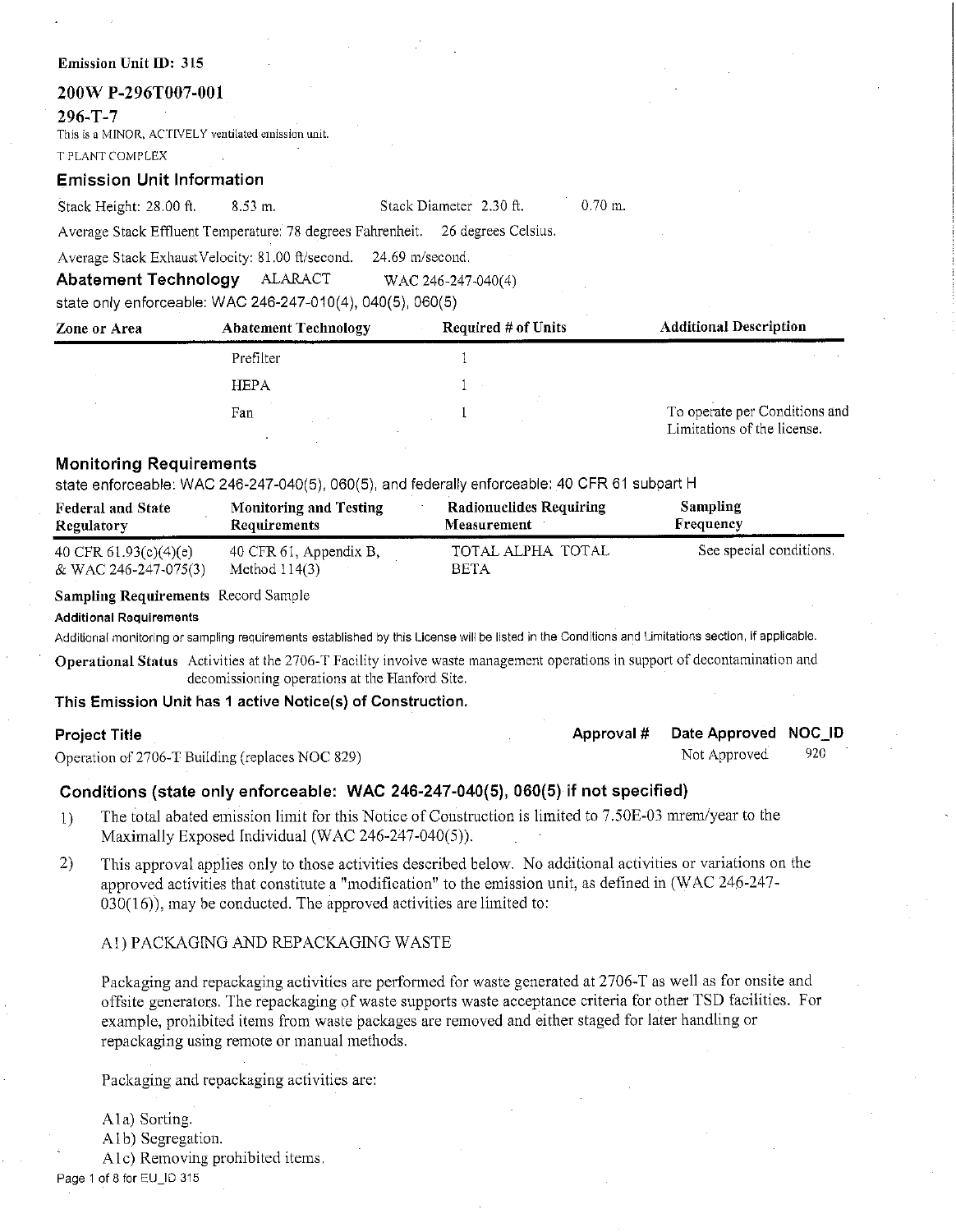Ald) Compositing/aggregating solids or liquids.

Ale) Adding absorbent.

Alf) Size reduction  $[e.g.,$  cutting  $(iaws, saws,$  torches)], bending, folding, crushing  $(e.g.,$  drum crusher), shredding, compacting, or similar methods that do not have a higher extent of disrnption]. Al g) Void filling.

Alh) Pressure relief/release (e.g., aerosol cans, gas cylinders, drums, or other similar containers).

### A2) VERIFICATION ACTIVITIES

Verification support activities are provided for waste and other materials that are generated on or off the Hanford Site.

Verification activities are:

A2a) Physical observation.

A2b) Nondestructive examination (NDE).

A2c) Nondestructive assay (NDA).

A2d) Chemical field screening.

A2e) Radiological surveys.

A2f) Radiological samples.

A2g) Headspace gas sampling.

A2h) Chemical sampling.

### A3) SAMPLING ACTIVITIES

Sampling of waste generated by operations or by other onsite or offsite generators is perfonned. The purpose of sampling is to confinn process knowledge, characterize waste, support verification, and detennine land disposal requirements as applicable.

Sampling activities are:

A3a) Field screening [e.g., pH paper, oxidizer, volatile organic analyses (VOAs), polychlorinated biphenyls (PCBs), or similar screening parameters].

A3b) Obtaining a sample for analysis [e.g., grab, composite, composite liquid waste sampler (COLIWASA), or other similar sampling techniques].

A3c) Shipping/transferring the samples to an approved laboratory for analysis.

A3d) Disposition of sample returns (e.g., placement back into the parent container or another approved container/tank).

A3e) Headspace gas analysis [typically in support of the Waste Isolation Pilot Plant (WIPP) Project].

# A4) DECONTAMINATION/REFURBISHMENT ACTIVITIES

Materials, equipment, and waste can be decontaminated (e.g., free release, reduce the radiological levels, or other similar criteria) using a variety of methods. Equipment can also be repaired and refurbished within the 2706-T facility. Within 2706-T, decontamination of2706-T strnctural components may be perfonned.

Decontamination and refurbishment activities at 2706-T are:

A4a) Vacuum blasting.

A4b) Brushing.

A4c) Abrasive tools.

A4d) Scraping.

A4e) Washing (e.g., chemicals/detergents).

A4f) Immersion.

A4g) Electro-polishing.

A4h) Cutting (e.g., removal by sawing, torch cutting more highly radioactive components or other similar Page 2 of 8 for EU ID 315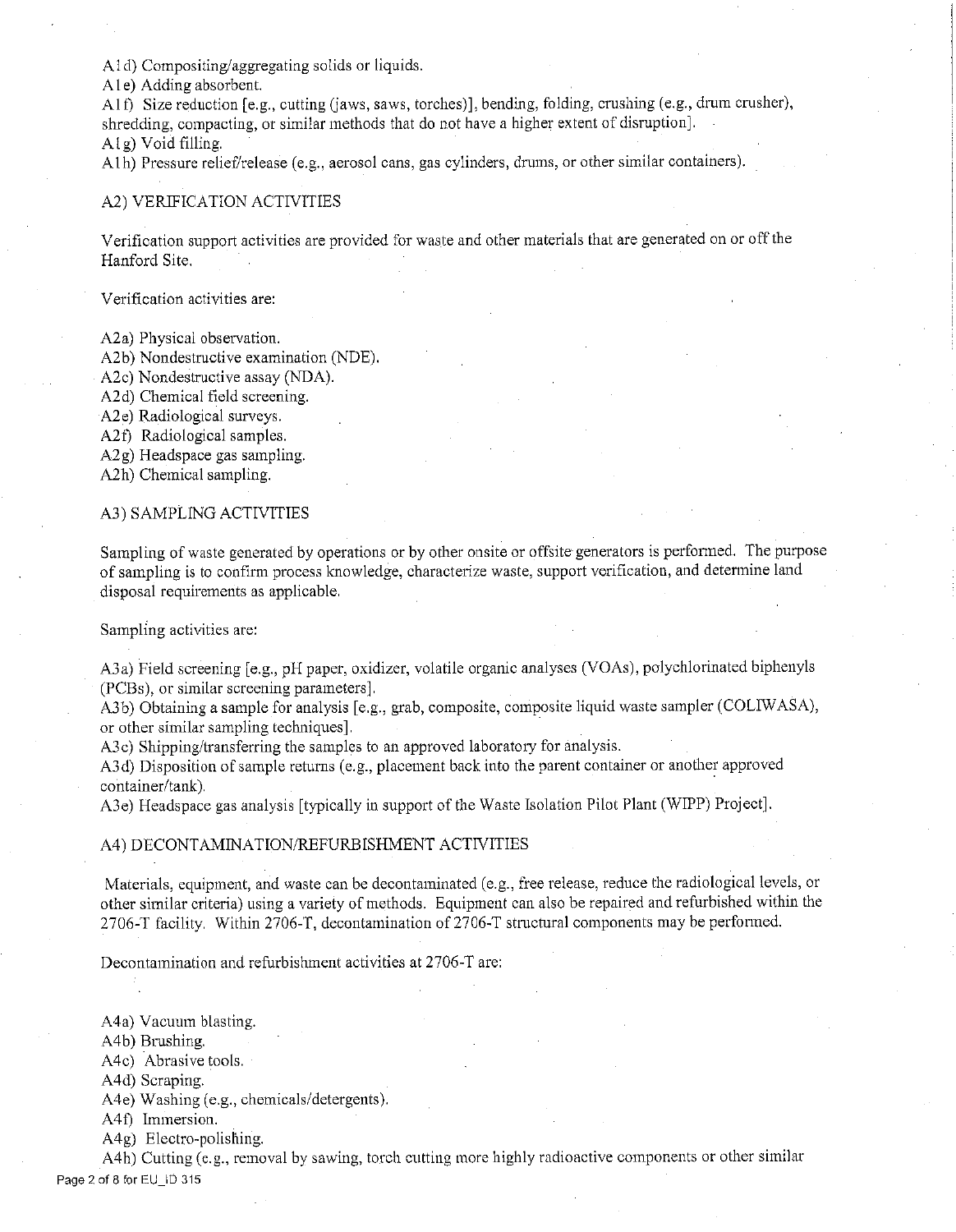methods). A4i) Rust/paint removal. A4j) Sand blasting. A4k) Vacuuming.

AS) MAINTENANCE ACTIVITIES

A variety of preventative and/or repair maintenance activities are perfonned at 2706-T, Some maintenance activities involve the temporary shut down of the 296-T-7 exhaust stack.

**Maintenance activities are:** 

ASa) Painting.

ASb) Crane maintenance.

ASc) Electronic systems functional checks and repairs [CAMs, personnel contamination monitors (PCMs)].

ASd) Calibrations.

A5e) Mechanical overhaul and rebuild.

A5f) Bearing replacement.

A5g) Pump and motor alignment.

Maintenance may be performed on:

ASh) Rollup doors.

ASi) Heat pumps.

ASj) Exhaust fans.

ASk) Transformers.

ASl) Scale systems.

ASm) Wire rope.

A5n) Stack systems.

ASo) Forklifts.

# A6) WASTE TREATMENT ACTIVITIES

2706-T is a RCRA treatment and Storage facility pennitted by the Washington State Department of Ecology (Ecology).

Treatment activities are:

A6a) Macroencapsulation.

A6b) Absorption.

A6c) Neutralization.

A6d) Immobilization.

A6e) Encapsulation.

A6f) Stabilization (solidification, cementation, grouting).

A6g) Compaction.

A6h) Amalgamation.

A6i) Segregation.

A6j) Shredding.

A6k) Venting and drilling.

A61) Size Reduction.

# A7) RECYCLING ACTIVITIES

Materials are recycled whenever possible. Recycled materials are: ferrous and non-ferrous metal, light bulbs, aerosol cans, oils, and batteries.

## A8) STORAGE ACTIVITIES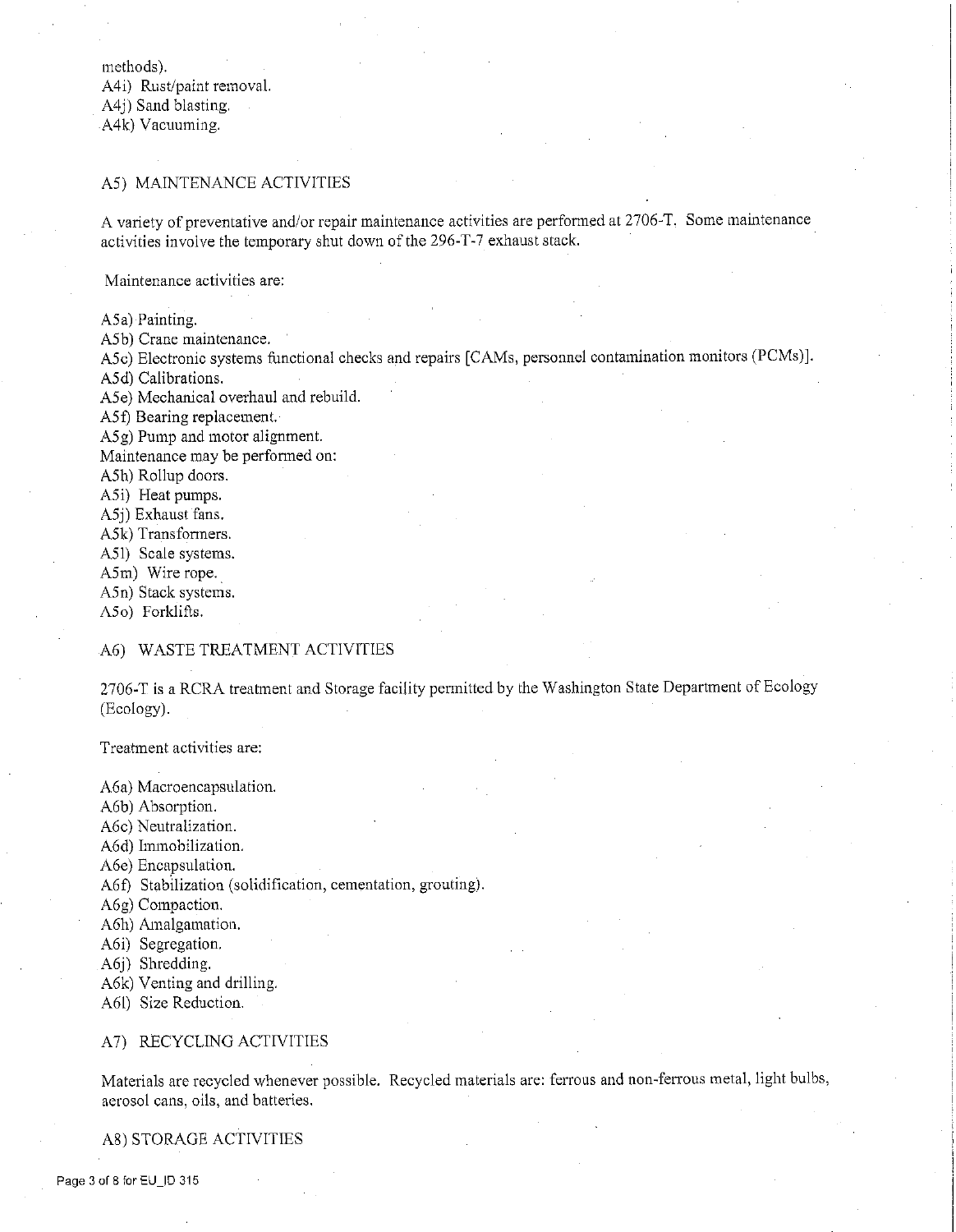2706-T stores materials (chemicals, or equipment, or similar materials) to support operations. Radioactive **wastes may be stored uncontainerized or in:** 

A8a) Containers (boxes, drums, tanker trucks/railcars, or large diameter containers).

A8b) Tanks.

A8c) Sumps and pipes.

### A9) EQUIPMENT, MATERIALS, AND WASTE MOVEMENT ACTIVITIES

The movement of materials, equipment and waste is necessary to support operations and maintenance. Movement activities (using a forklift, crane, truck, dolly, personnel) are:

A9a) Receiving waste (liquid, solid, semi-solid) for storage and/or treatment.

A9b} Movement of waste (liquid, solid, semi-solid) and equipment.

A9c) Movement of liquids, sludges, or other waste from containers and/or tanks via transfer lines.

A9d) Waste container transfers.

A9e) Placing and storing chemical products in flammable cabinets or other approved storage locations.

A9f) Movement of contaminated material.

Al0) HOUSEKEEPING ACTIVITIES

Housekeeping activities involve maintaining 2706-T in a clean and orderly condition.

Housekeeping activities are:

- A<sub>10</sub>a) Sweeping (brooms).
- Al Ob) Mopping (squeegees or mops).

A!0c) Vacuuming.

A<sub>1</sub>0d) Dusting.

Al0e) Wiping (sponges, towels).

A!0f) Picking up debris.

Al 0g) Removal of trash.

## A11) SURVEILLANCE ACTIVITIES

Surveillance activities involve walking down and inspecting various areas, systems, and components. Surveillances typically consist of daily, weekly, and monthly inspections of waste containers, tanks, buildings, or similar locations. Surveillances are subject to change (adding, deleting and/or modifying) as operations, **maintenance, engineering, and radiological control dictates. Surveillances, inspections, and maintenance**  activities that do not have the potential to create airborne contamination can occur within the 2706-T Building when the 296-T-7 exhaust stack emission system is shutdown.

The following surveillances are performed at 2706-T:

Al la) Container storage areas treatment and storage tanis and ancillary equipment.

Al lb) General condition of building structures.

Al le) Cold weather surveillances (typically, between October 1 and March 31).

Al ld) Inspection of equipment.

Al le) Inspection of HEPA filtered vacuums.

Al 1f) Radiological surveys.

2706-T: The 2706-T facility includes the 2706-T building and the 2706-TA Building. The 2706-T Building and the 2706-TA Building make up a single structure and are described briefly here. The 2706-T facility handles low-level waste, mixed low level waste, and transuranic (TRU) waste.

The 2706-T Building was built in 1959 as a low-level radiological decontamination building. The original building was 66 feet long and 50 ft wide. The 2706-TA Building was added in 1994/1995 over the concrete pad on the west side of the 2706-T. One rollup-door and one man-door provide access between 2706-T and 2706-TA Building. Three heat pumps provide heating, ventilation, and air conditioning for the 2706-T

**Page 4 of 8 for EU\_ID 315**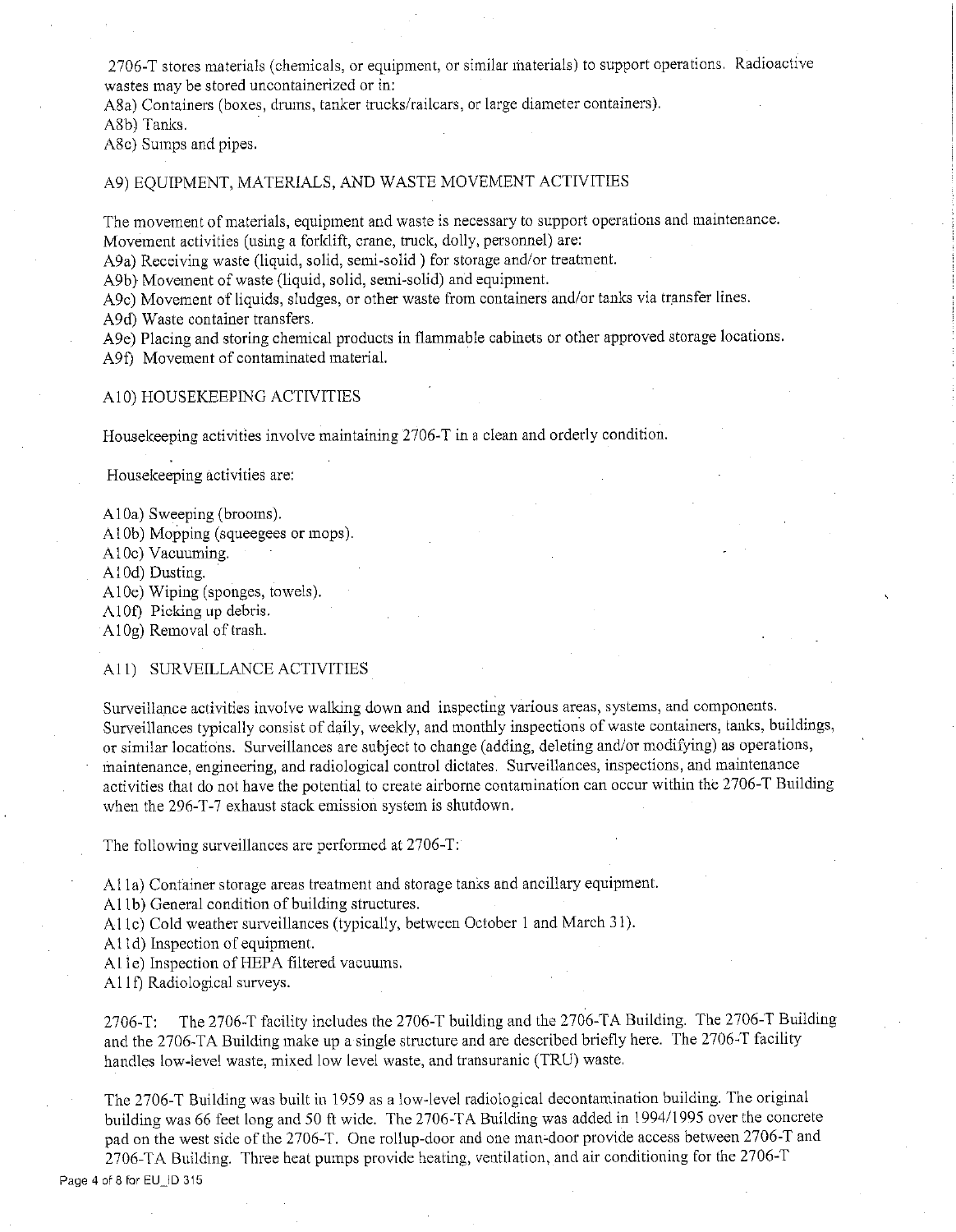Building operations area. Waste handling and decontamination operational areas of the 2706-T Building are open and unobstructed. The 2706-T building is a pre-engineered metal building. The foundation is concrete slab on grade throughout. The 2706-T Building includes two pits, one for decontamination and treatment of motor vehicles and other large equipment, and one for rail car decontamination and treatment. These pits can also be used to support collection of liquids from waste handling activities.

# CURRENT OPERATIONS IN 2706-T BUILDING

include, waste sampling, packaging and repackaging, head-gas sampling, managing waste containers, decontamination/refurbishment, maintenance, recycling, storage, housekeeping, surveillance, and movement activities. One egress door leads directly to the exterior of2706-T Building. Other doors lead directly to the non-ventilated lean-to on the north side, and an air lock provides access to the 2706-T A Building operations area. The railway and auto pits have metal grating and some wooden covers to prevent falls into the pits. An epoxy floor sealant had been applied to all operational area floors. To support these operations, greenhouses are used as necessary in 2706-T. Greenhouses are temporary or semi-permanent radioactive material confinement structures, and can be used for contamination control. If used, greenhouses shall exhaust to the areas ventilated by the 296-T-7 ventilation system.

The atmosphere clean-up train (ACT-1) system, sprinkler system riser room, and electrical room are located in the south lean-to (non-ventilated).

2706-TA: The 2706-T A Building is an addition to the 2706-T Building installed in the 1990s as an add-on over the concrete storage pad located west of the building. The 2706-TA Building is approximately 54 feet long, 45 ft wide, and 23 feet high. There are two rollup doors located at the west end of the building. The 2706-TA Building has steel primary and secondary structural elements and corrugated sheet metal exterior siding and roofing panels. Three heat pumps provide heating, ventilation, and air conditioning for the 2706- TA Building operations area. The floor is concrete slab on grade. An epoxy floor sealant had been applied to all operational area floors. Waste handling and decontamination operational areas of the 2706-TA Building **arc open and unobstructed.** 

# CURRENT OPERATION IN 2706-TA BUILDING

**include waste sampling, packaging and repackaging, head-gas sampling, managing waste containers, decontamination/refurbishment, maintenance, recycling, storage 1 housekeeping, surveillance, and movement**  activities. To support waste activities, greenhouses are used if necessary. Greenhouses are temporary or semipennanent radioactive material confinement structures, and can be used for contamination control. When used, greenhouses shall exhaust to the areas ventilated by the 296-T-7 ventilation system.

Attached to the south side of 2706-TA Building is a lean-to made up of two rooms. The larger room houses the new ACT-2 HEPA filter system, which serves the operational areas. The ACT-1 and ACT-2 systems exhaust through the 296-T-7 stack. The second room houses electronic controllers and electrical switchgear supporting operations.

Emissions from these activities are exhausted through 296-T-7, except for emissions resulting from vented TRU containers stored within the facility, which may be released to the 200 Area diffuse and fugitive emission unit when the ventilation system is not in operation.

3) The PTE for this project as determined under WAC 246-247-030(2l)(a-e) [as specified in the application] is 7.S0E-02 mrem/year. Approved are the associated potential release rates (Curies/year) of:

DE-0 1.90E-05 Contained WAC 246-247-030(21 )(a)

**Any radionuclide on the chart of the nuclides could be encountered. A small contribution from the gaseous radionuclides may be encountered. The radionuclides within the facility are controlled by the licensee in terms of dose-equivalent (DE) Curies. A conservative PTE tracking method for the demonstration of compliance to the licensed PTE limits is provided in the conditions of the license. "Contained" means "within typical TRU waste containers for which a release fraction of 2E-09 has been determined to be appropriate,"**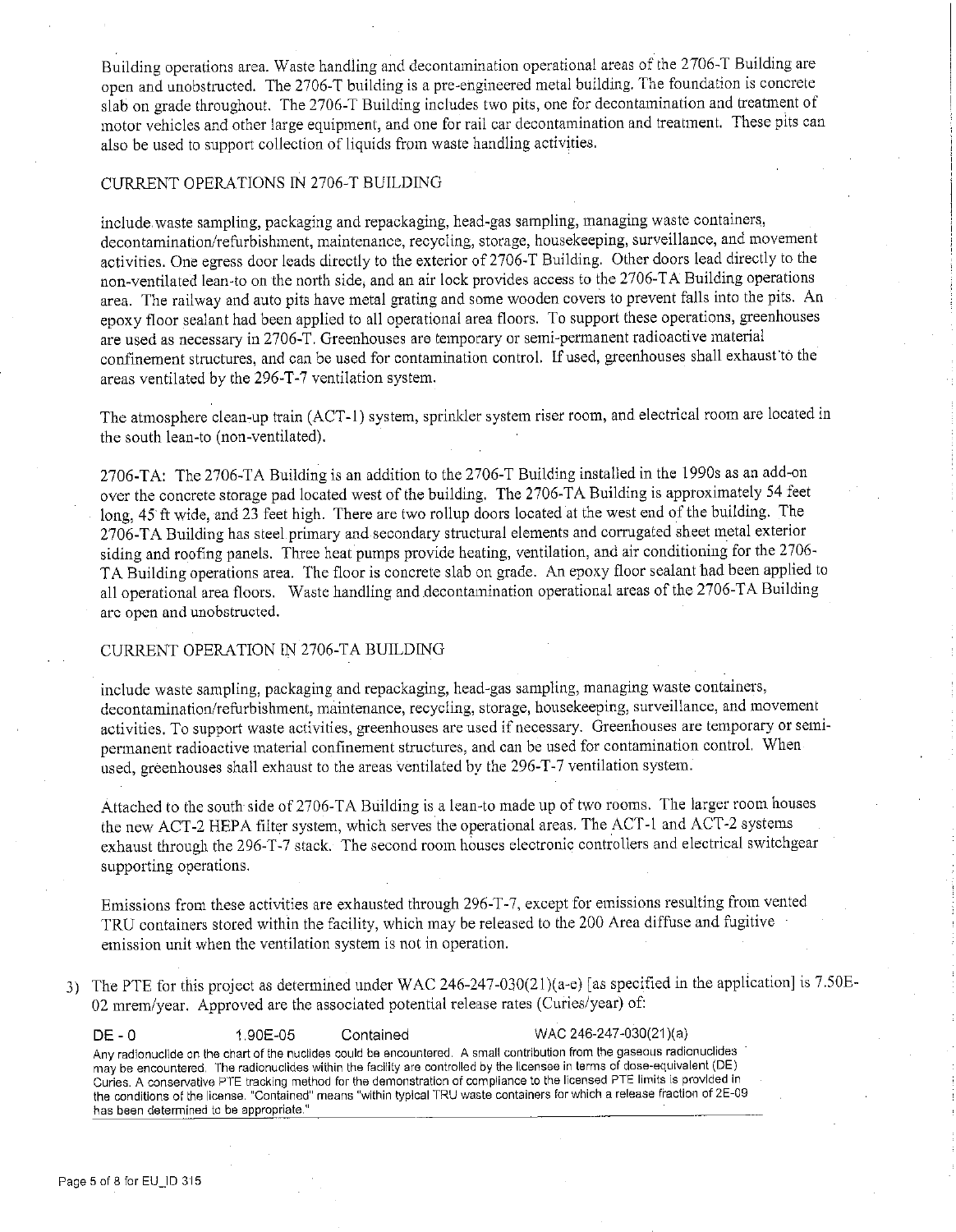DE-0 2.90E-03 Liquid/Particulate Solid WAC 246-247-030(21 )(a)

**Any radionuclide on the chart of the nuclides could be encountered. A small contribution from the gaseous radionuclides may be encountered. The radionuclides within the facility are known to and controlled by the licensee in terms ofdoseequivalent (DE) Curies. A conservative PTE tracking method for the demonstration of compliance to the licensed PTE limits is provided in the conditions of the license. This amount of DE curies is permitted within the facility uncontained in TRU**  waste containers as liquid/particulate for which a release fraction of 1E-03 is appropriate.

| $H - 3$    | 1.50E+01 | Gas | WAC 246-247-030(21)(a) |  |
|------------|----------|-----|------------------------|--|
| Rn - 219   | 2.00E-01 | Gas | WAC 246-247-030(21)(a) |  |
| $Rn - 220$ | 2.80E+01 | Gas | WAC 246-247-030(21)(a) |  |
| Rn - 222   | 1.47E+00 | Gas | WAC 246-247-030(21)(a) |  |

The radioactive isotopes identified for this emission unit are (no quantities specified):

|  | $H - 3$ | Rn - 219 | Rn - 220 | Rn - 222 |
|--|---------|----------|----------|----------|
|--|---------|----------|----------|----------|

The potential release rates described in this Condition were used to detennine control technologies and monitoring requirements for this approval. DOE must notify the Department of a "modification" to the emission unit, as defined in WAC 246-247-030(16). DOE must notify the Department of any changes to a NESHAP major emission unit when a specific isotope is newly identified as contributing greater than 10% of the potential TEDE to the MEI, or greater than 25% of the TEDE to the MEI after controls. (WAC 246-247-110(9)) DOE must notify the Department of any changes to potential release rates as required by state or federal regulations including changes that would constitute a significant modification to the Air Operating Pennit under WAC 173-401-725(4). Notice will be provided according to the particular regulation under which notification is required. If the applicable regulation(s) does not address manner and type of notification, DOE will provide the Department with advance written notice by letter or electronic mail but not solely by copies of documents.

## 4) USE OF ALARA PRINCIPLE

All activities involving potentially airborne radioactive materials in 2706-T shall be conducted in accordance with the ALARA principle. (WAC 246-247-040(5))

5) PTE TRACKING IN AIR SPACE VENTILATED BY 296-T-7

The PTE in the space ventilated by 296-T-7 shall be tracked for compliance to the license limit as described in this condition.

Waste Contained in Typical TRU Waste Containers: PTE < 9490 DE Ci/year \* 2E-09. Compliance: maintain annual total of DE Ci \* 2E-09 below limit. [Dose contribution of this activity to license limit estimated assuming each DE Ci is 241-Am].

Venting of Waste Uncontained in Typical TRU waste Containers: PTE < 9490 DE Ci/year \* 1E-03 \* 5.7E-05. Compliance: maintain annual total of DE Ci\* lE-03 \* 5.7E-05 vented below limit. [Dose contribution of this activity to license limit estimated assuming each DE Ci is 241-Am ].

Torch cutting: PTE< 9E-04 mrem/year. Compliance: Maintain the product of inches cut and contamination level to:  $< 8.8$  E+09 in-dpm/100 sq.cm beta/gamma and  $< 8.8E+6$  dpm/100 sq.cm alpha.

(Note: The release at the cut is assumed gaseous due to high cutting temperature, but it is also assumed that any gases thus formed will recondense into a particulate form by the time they reach the filters, and be subject to the standard removal efficiency of the HEPA filter.) [Dose contribution of this activity to license limit estimated assuming all alpha is 241-Am, all beta/gamma is 137-Cs.]

Gases in Waste Contained in Typical TRU.Waste Containers: PTE < 7E-04 mrem/year. Compliance - maintain: tritium PTE below 15 Ci/yr; 219-Rn PTE below 0.2 Ci/yr; 220-Rn PTE below 28 Ci/yr; 222-Rn PTE below 1.47 Ci/year. These limits apply to process-enhanced radionuclides only, per (WAC 246-247-020(4)). [Dose contribution of this activity to license limit estimated using isotope-specific dose conversions factors.]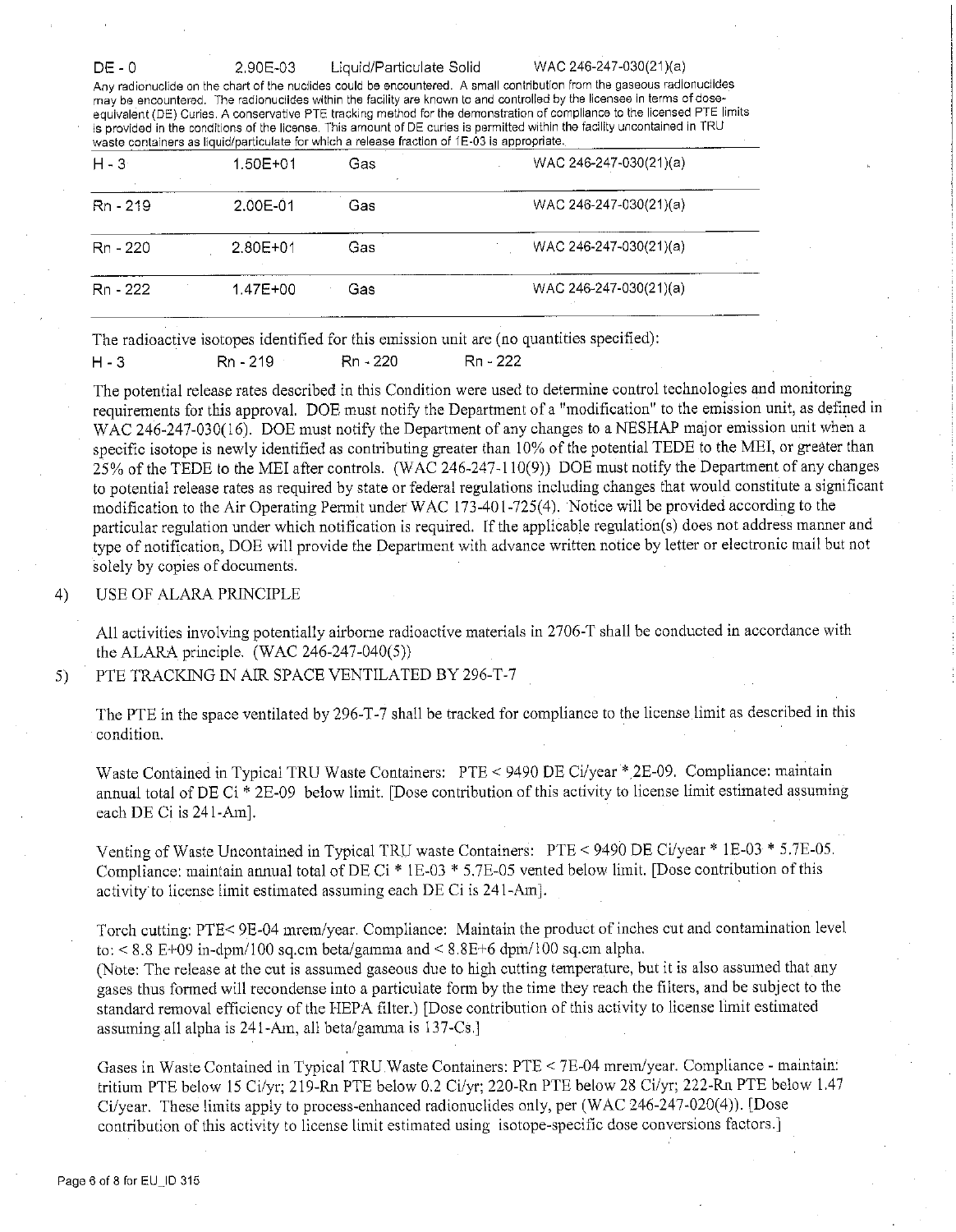Other Processes: PTE < 4.9 E-02 mrem/year. Compliance: maintain total facility DE Ci/year (exclusive ofTRU included above) \* 1E-03 below 2.9 \* 1E-03, or maintain the sum Ci(alpha) \* 1E-03 \* 17 + Ci(beta/gamma) \* 1E-03 \* 0.31 below 4.9 E-02 mrem/year. [Dose contribution of this activity's PTE to license limit estimated assuming DE Curies are 241-Aml.

Residual Contamination: PTE < 7.1 E-03 mrem/year. Accounts for residual contamination present in facility if posting is Contamination Area or below. Greater contamination levels result from other processes, and are accounted for in the PTE(s) associated with them. No specific compliance demonstration is necessary beyond the compliance with posting requirements. [Dose contribution of this activity to license limit estimated assuming all alpha is 241-Am, all beta/gamma is 137-Cs.]

The facility shall document and implement a program of inspection and maintenance to ensure the continuous integrity of contamination fixative used within the facility.

That the total PTE does not exceed licensed limits shall be routinely verified, and documentation of that verification shall be maintained. (WAC 246-247-040(5)) (WAC 246-247-060(5)) 6) CONDITIONS REQUIRING OPERATION OF VENTILATION SYSTEM

The ventilation system shall be in operation when activities involving radioactive or contaminated materials are performed within the ventilated space. The ventilation system shall be in operation if any part of the 2706-T Facility is posted as a high contamination area, or higher. Storage/movement of ventilated (NucFil or vent clip) TRU containers is permitted when the ventilation system is not operating (WAC 246-247-040(5)).

7) CONDITIONS REQUIRING CONTINUOUS RECORD SAMPLING

Record sampling shall be continuous whenever the ventilation system is operating. Samples shall be collected monthly, for periods in which the ventilation system has operated. Samples shall be composited and analyzed quarterly, if a sample was collected during that quarter. Licensee shall document minimum detectable concentrations for the stack emissions measurements (WAC 246-247-075  $(3, 8, 9)$ )

# 8) CLOSURE OF ACCESS DOORS

All roll up doors providing access to the interior of the 2706T and/or 2706TA buildings from the ambient atmosphere shall remain closed whenever the ventilation system is in operation as required by condition 6.

9) 9) ALPHA/BETA MDAs and MDCs REQUIRED FOR ANALYTICAL LABORATORIES

The following alpha/beta MDA and MDC limits shall be used by the analytical laboratory when analyzing the samples collected.

The Nominal Sample Volume for a single sample filter of 20,000 ft $\gamma$ 3 (5.7E+08 mL) Gross Alpha (c) MDA (a)  $1.1E-07 \mu Ci$  MDC (b)  $2.0E-16 \mu Ci/mL$ Gross Beta (c)  $MDA$  (a)  $1.1E-06 \mu Ci$   $MDC$  (b)  $1.9E-15 \mu Ci/mL$ <br>Silver (ag) zeolite (d)  $MDA$  (a)  $1.9E-05 \mu Ci$  (as Ru-106)  $MDC$  (b)  $3.4E-14 \mu Ci/mL$  (as Ru-Silver (ag) zeolite (d) MDA (a)  $1.9E-05 \mu$ Ci (as Ru-106) 106)

The Nominal Sample Volume for a quarterly composite sample of  $262,000$  ft<sup> $\gamma$ </sup>3 (7.4E+09 mL) Sr-90 MDA (a)  $\overline{1.4E-05}$  µCi MDC (b) 1.9E-15 µCi/mL<br>
Gamma Energy Analysis (e) MDA (a) 1.4E-05 uCi (as Cs-137) MDC (b) 1.9E-15 µCi/mL (as Cs-137) Gamma Energy Analysis (e) MDA (a)  $1.4E-05 \mu Ci$  (as Cs-137) Isotopic Pu (i.e. Pu-238, Pu-239/240) Pu-241 Am-241 MDA (a)  $1.5E-06 \mu Ci$ MDA (a) 7.4E-05 µCi MDA (a) l.4E-06 µCi MDC (b)  $2.0E-16$   $\mu$ Ci/mL MDC (b) 1.0E-14 µCi/mL MDC (b)  $1.9E-16 \mu$ Ci/mL

 $MDA =$  minimum detectable activity;  $MDC =$  minimum detectable concentration.

(a) Actual MDAs derived from sample analyses shall be as low as reasonably achievable and shall not exceed the values specified in Table l provided the sample meets or exceeds its respective nominal volume. The target MD As

**Page 7 of 8 for EU\_IO 315**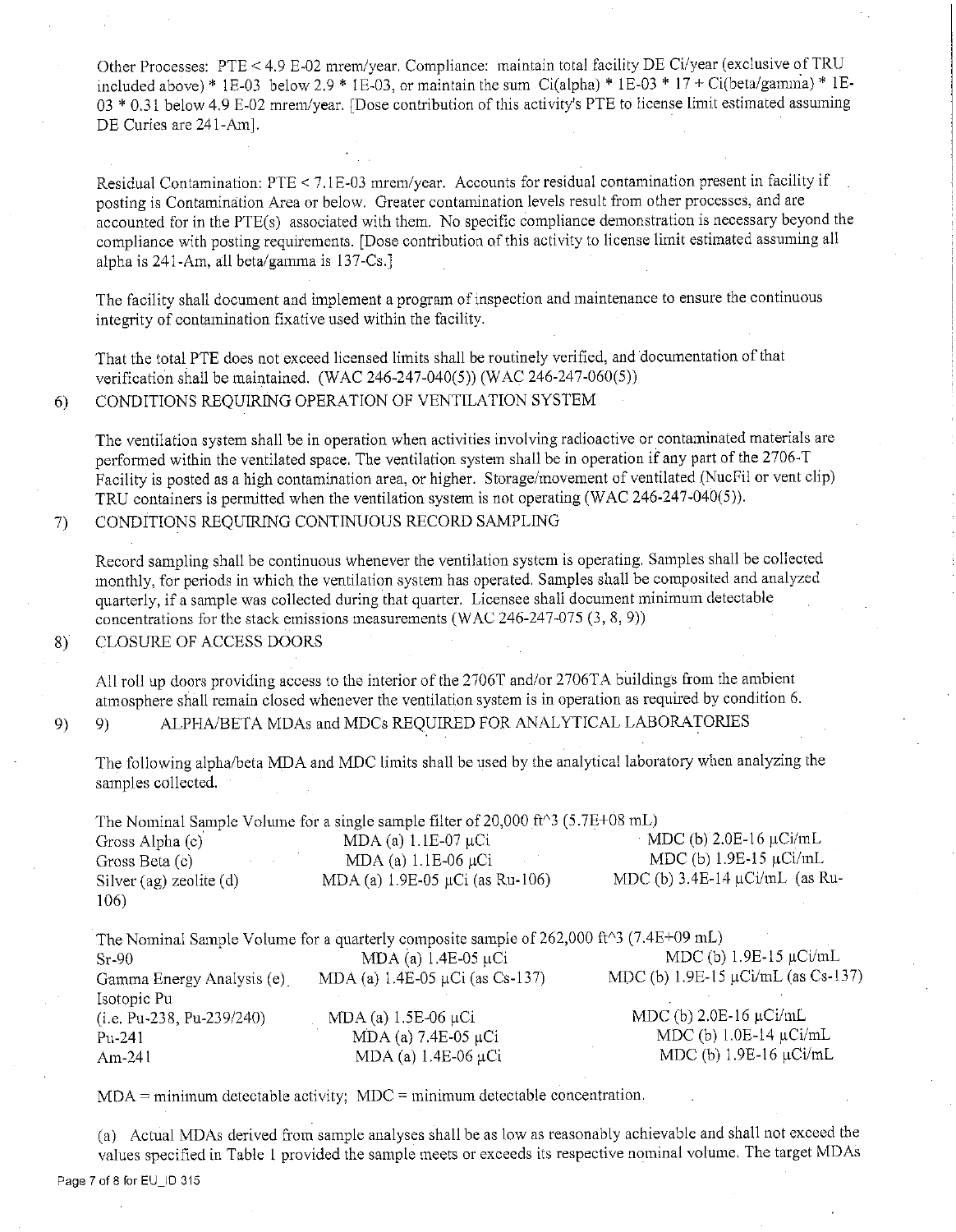in Table 1 are derived from multiplying the MDCs in Table l by the respective nominal sample volumes shown in the table.

(b) Actual MDCs derived from sample analysis shall be as low as reasonably attainable and shall not exceed the values specified in the Table l provided the sample meets or exceeds its respective nominal volume. The target MDCs in Table 1 are 10% of the concentration values in Table 2 of 40 CFR 61, Appendix E.

(c) GAB emission data are often used in dose calculations to substitute for the presumed presence of the usually most prevalent alpha- and beta-emitting radionuclides having the highest dose factors, which, depending on facility source term, for alpha-emitters has mostly usually been Pu-239/240, but occasionally Am-241, and for betaemitters, Sr-90, but occasionally Cs-137.

(d) Silver zeolite analysis shall be designed to primarily identify I-129.

( e) All positive gamma-energy analysis (GEA) results shall be reported, with the exception of short lived progeny c Rn-222 and Rn-220. At a minimum, GEA shall be designed to identify peaks of Co-60, Ru-106, Sb-125, Cs-134, Cs-137, Eu-152, Eu-154, Eu-155, and Pa-231.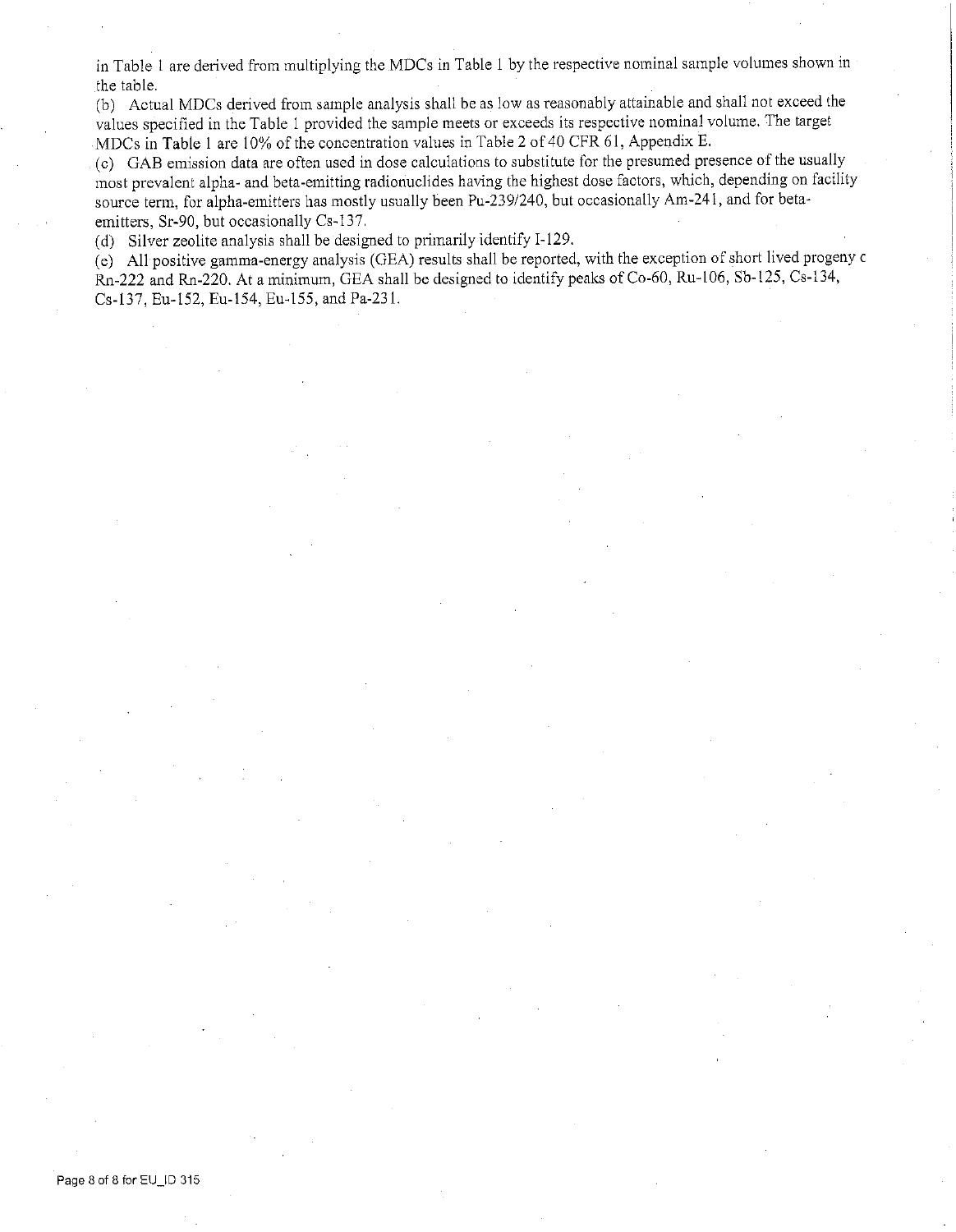# **STATE OF WASHINGTON DEPARTMENT OF HEALTH ENVIRONMENTAL HEALTH PROGRAMS OFFICE OF RADIATION PROTECTION**

### Docket No:

## **REQUEST FOR ADJUDICATIVE PROCEEDING**

In Re The Approval of: **Operation of 2706-T Building (replaces NOC 829) (EU 315)** 

Draft Approval No: **AIR 14-814** 

# NOC ID:

**920** 

THE STATE OF WASHINGTON TO: Ms. Stacy Charboneau, Assistant Manager **For Safety and Environment United States Department of Energy Richland Operations Office P.O. Box 550, MSIN: A5-14 Richland, Washington 99352-0550** 

If you wish to request an adjudicative proceeding, you or your attorney must COMPLETE AND FILE THIS FORM OR A DOCUMENT PROVIDING SUBSTANTIALLY THE SAME INFORMATION WITH THE DEPARTMENT OF HEALTH ADJUDICATIVE SERVICE UNIT WITHIN TWENTY-EIGHT (28) DAYS OF YOUR RECEIPT of this Request for Adjudicative Proceeding form and a copy of the Office of Radiation Protection's approval, **AIR 14-814.** 

You must file your application in a manner that shows proof of service on the Adjudicative Service Unit, at the following address:

Department of Health Adjudicative Service Unit 310 Israel Road S.E. P.O. Box 47879 Olympia, WA 98504-7879

With your application, you must include a copy of the Office of Radiation Protection's draft approval.

# FILING SHALL NOT BE DEEMED COMPLETE UNTIL THE ADJUDICATIVE SERVICE UNIT ACTUALLY RECEIVES YOUR APPLICATION.

YOU HAVE THE RIGHT TO a formal hearing in this matter conducted pursuant to Revised Code of Washington (RCW) 43.70.115, Chapter 34.05 RCW, and Chapter 246-10 of the Washington Administrative Code (WAC). Alternatively, you may waive the formal hearing and submit a written statement and supporting documents setting out your position, your defenses, and any mitigating circumstances that you wish to bring to the Department's attention.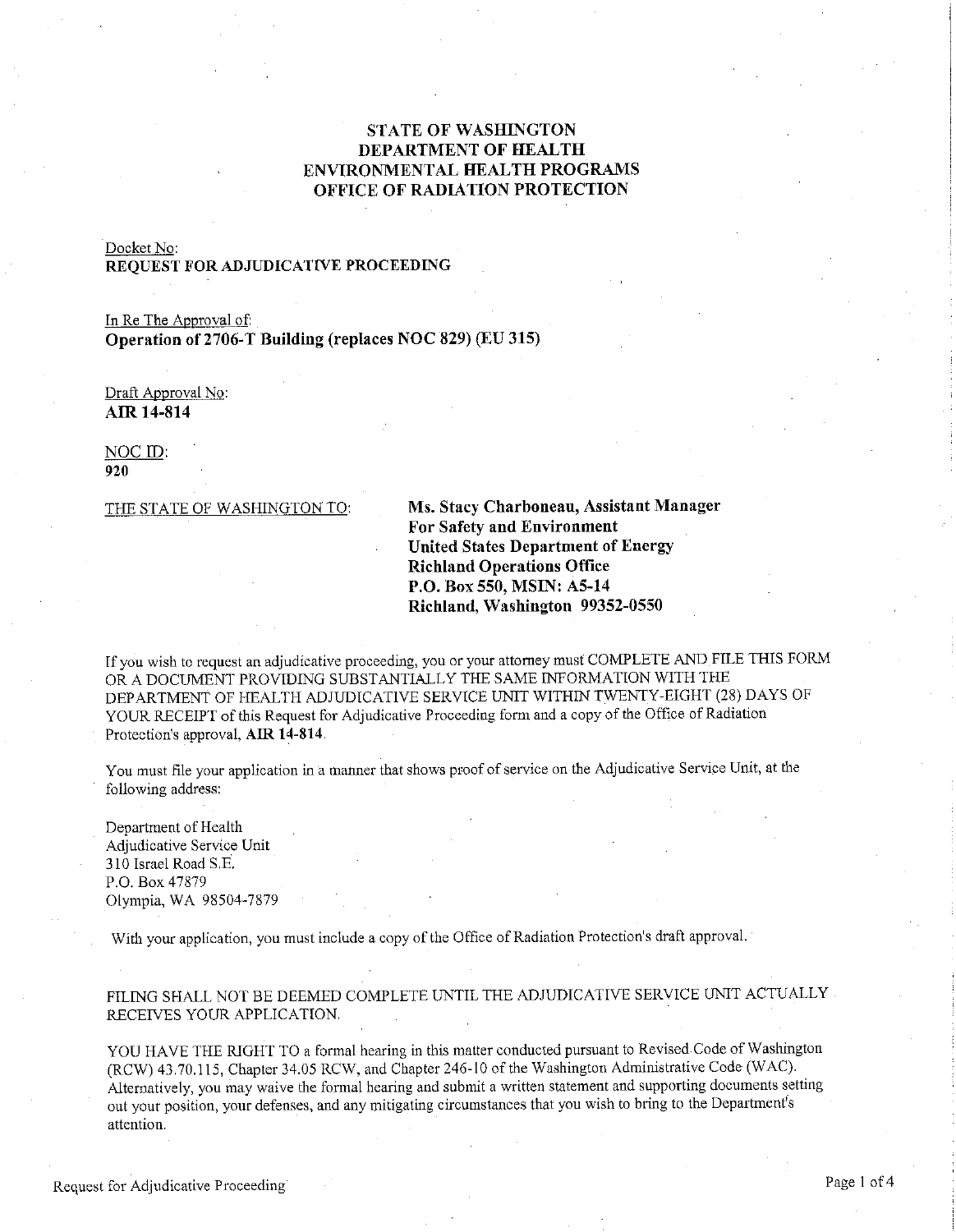You have the right to be represented by an attorney at your own expense.

I **WILL BE** represented by an attorney. His/her name, address, and phone number are:

Name:

Address:

Phone:

### [ J I **WILL NOT BE** represented by an attorney.

If after submitting this request, you obtain attorney representation or change attorneys, you must notify the *Adjudicative Service Unit.* 

## **II.**

I **DO NOT** waive my right to a formal hearing.

I **DO** waive my right to a formal hearing. I understand that if I waive my right to a formal hearing, the Department may decide this matter solely with reference to information in the Department's possession and to such written statements and supporting documents as I may have submitted.

If you choose to waive your right to a formal hearing, please complete the following:

- **I I AM NOT** submitting documents to the Department in support of my position.
- I AM submitting a sworn statement and/or other documents to the Department in support of **my position. Instructions- - Please indicate your responses below:**

If you are submitting documents to the Department, please list and briefly identify all such documents in the space provided below a\_nd on any additional sheet that may be necessary.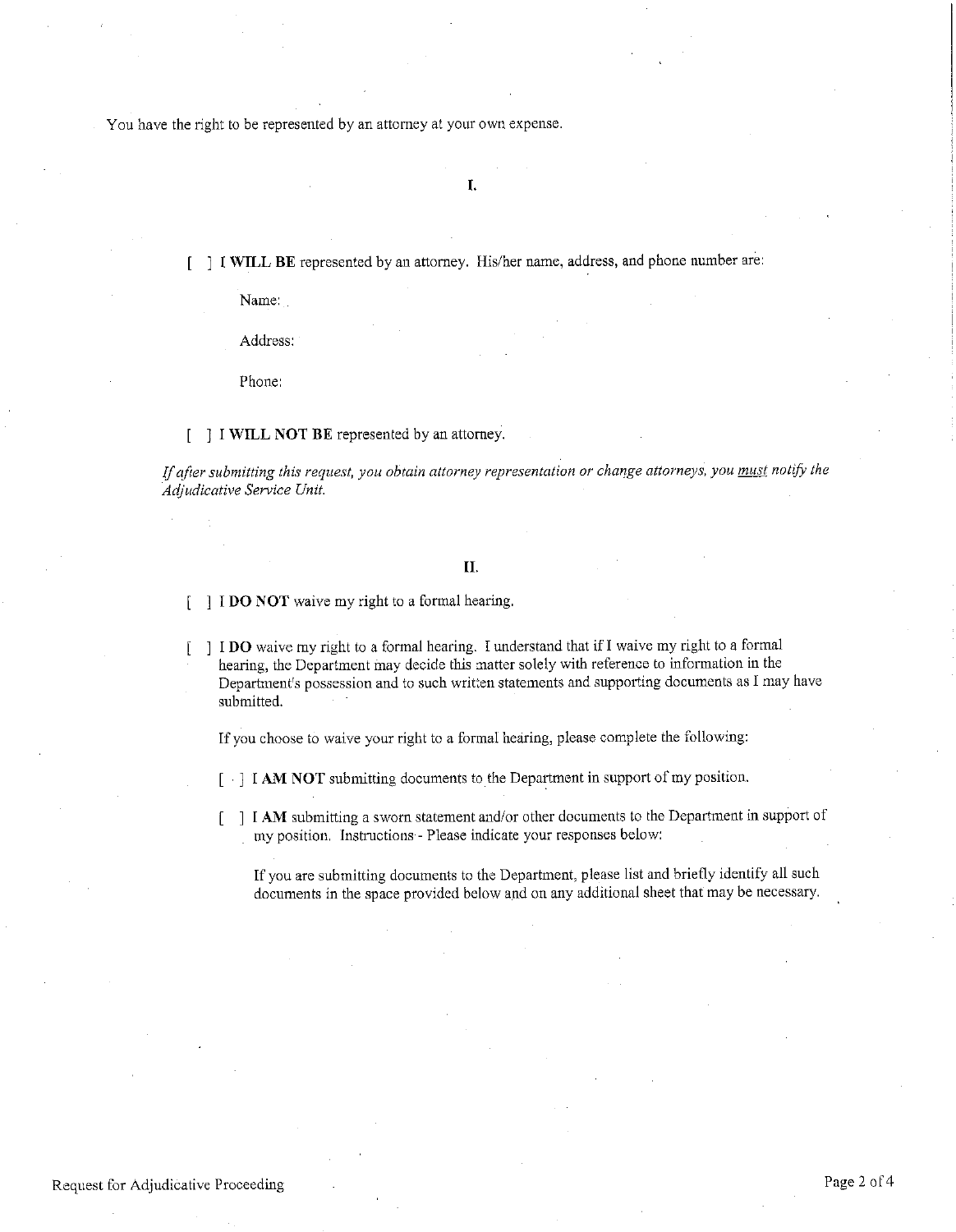**III.** 

### ADMISSION/DENIAL OF CONDITIONS OR LIMITATIONS

The Office of Radiation Protection's approval **AIR 14-814,** dated **August 22, 2014,** contains conditions and limitations set out as numbered paragraphs. In the space below you must indicate, in good faith, whether you admit, **or do not contest, or deny the conditions or limitations. Conditions or limitations denied or not contested may later be**  admitted. Conditions or limitations admitted or not contested shall be conclusively deemed true for further proceedings.

# Instructions: I admit, deny, or do not contest the conditions or limitations as follows (fill in the appropriate paragraph number):

|           | Admit                             | Deny                              | Do Not Contest          |
|-----------|-----------------------------------|-----------------------------------|-------------------------|
| Paragraph | 1                                 |                                   |                         |
| Paragraph | $\begin{bmatrix} 1 \end{bmatrix}$ |                                   |                         |
| Paragraph | $\begin{bmatrix} 1 \end{bmatrix}$ |                                   |                         |
| Paragraph | []                                | $\Box$                            |                         |
| Paragraph | 1                                 | $\begin{bmatrix} 1 \end{bmatrix}$ | $\lceil \cdot \rceil$ . |
| Paragraph |                                   |                                   |                         |
| Paragraph | 1                                 |                                   | $\lceil$                |
| Paragraph | $\overline{\phantom{a}}$          | $\overline{\phantom{a}}$          |                         |
| Paragraph |                                   |                                   |                         |

Please attach any additional sheets that may be necessary to respond to all allegations.

**If you have chosen not to waive your rights to a formal hearing, please state all grounds for contesting this matter in**  the space provided below and on any additional sheets that may be necessary.